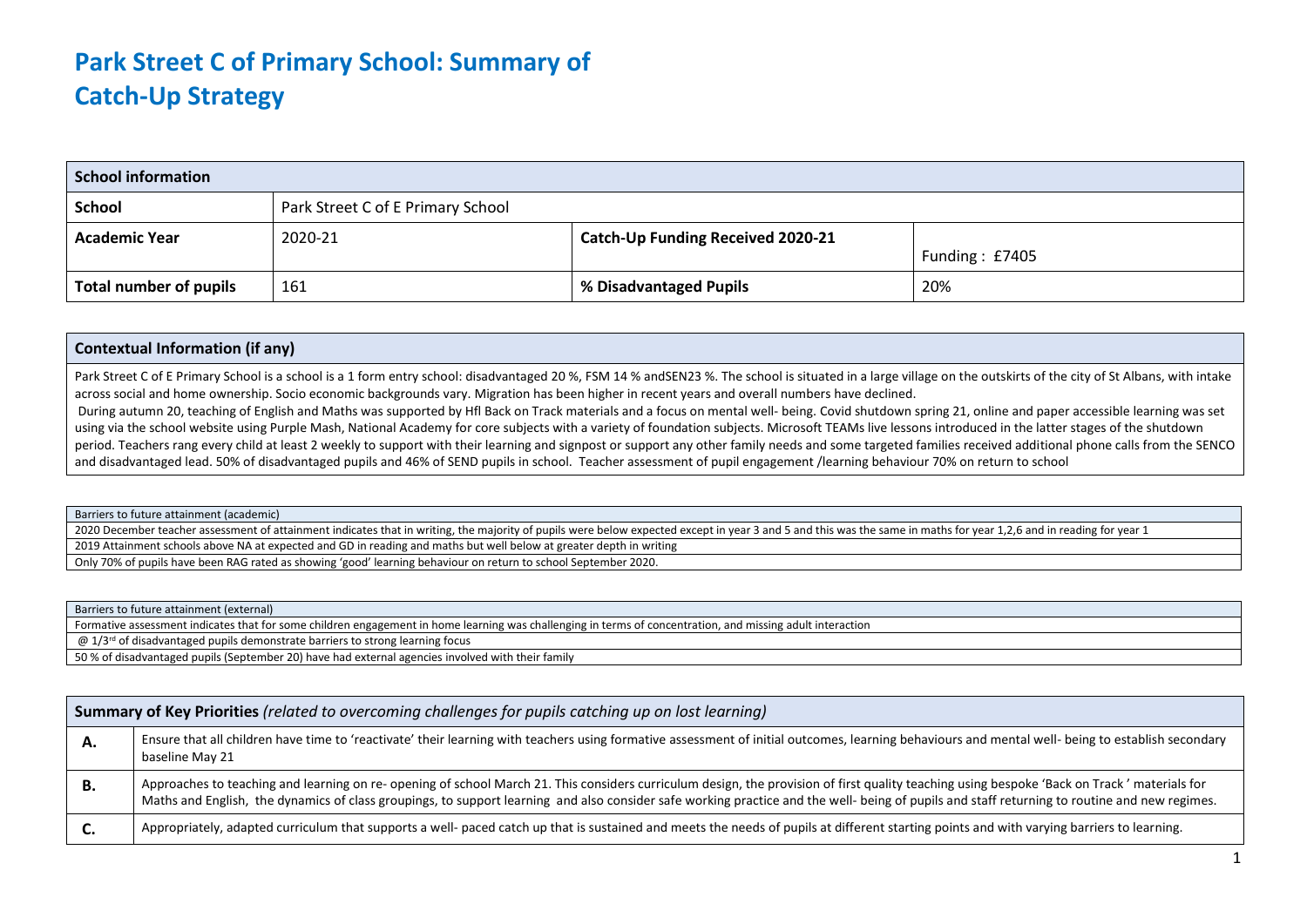|    | <b>Summary of Expected Outcomes</b>                                                                                                                                                                                                                                                                                                                                                                                                                                                                                               |
|----|-----------------------------------------------------------------------------------------------------------------------------------------------------------------------------------------------------------------------------------------------------------------------------------------------------------------------------------------------------------------------------------------------------------------------------------------------------------------------------------------------------------------------------------|
| А. | Children will enjoy being back at school working within Covid RA parameters, and will indicate they feels safe and supported to get used to returning to school routines.                                                                                                                                                                                                                                                                                                                                                         |
| В. | By end of summer 1, teachers will have used formative and some summative assessment to make plans to inform initial intervention. By end Summer 2 a summative assessment and pupil<br>progress discussion for all groups of pupils will provide a secure baseline to direct further intervention in autumn term. Pupils will be able to articulate what they have remembered from prior<br>learning and how new learning is building on previously learned skills and knowledge.                                                  |
|    | Pupils will be guided to an understanding of their learning behaviour and how these support learning and will have been introduced to strategies to support resilience to overcome barriers to<br>learning. Children will be able to articulate how their learning behaviour impacts on their outcomes and show this in reference to improved outcomes.                                                                                                                                                                           |
| D. | Over the year Jan 20 - July 20, children in Year 6 to have the support to ensure they are ready to approach transition with confidence. The school expects, over the course of the year, to be<br>able to guide year 6 the majority children towards outcomes broadly in line with previous national average (2019) and in EYFS and Years 1-6 at least the large majority achieve expected<br>standard or above in reading and at least the majority in writing and maths (targets based on December pupil attainment assessment) |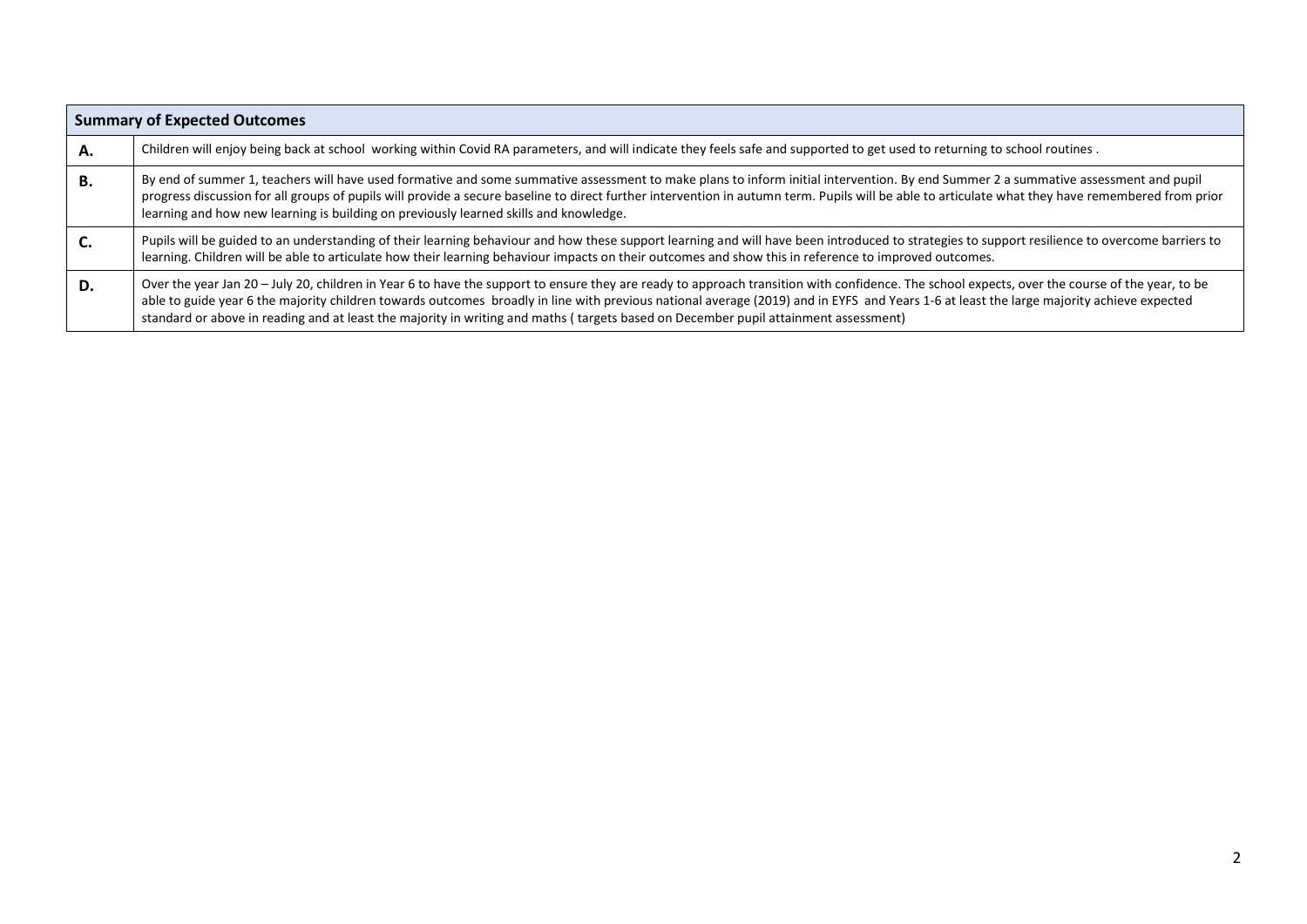| <b>STRAND 1: TEACHING AND WHOLE SCHOOL STRATEGIES</b> |                                                                                                                                                                                                                                                                 |                                                                               |                                                                                                                                                                                                                                                                                                                             |                                              |                                                                                                                                                                                                                                           |                                                                  |                                                    |
|-------------------------------------------------------|-----------------------------------------------------------------------------------------------------------------------------------------------------------------------------------------------------------------------------------------------------------------|-------------------------------------------------------------------------------|-----------------------------------------------------------------------------------------------------------------------------------------------------------------------------------------------------------------------------------------------------------------------------------------------------------------------------|----------------------------------------------|-------------------------------------------------------------------------------------------------------------------------------------------------------------------------------------------------------------------------------------------|------------------------------------------------------------------|----------------------------------------------------|
| <b>Element of</b><br><b>Strand</b>                    | <b>Action/Strategy</b>                                                                                                                                                                                                                                          | Which pupils have<br>been targeted for<br>this strategy?<br>Who will benefit? | <b>Expected Impact</b>                                                                                                                                                                                                                                                                                                      | <b>Staff</b><br>lead                         | <b>Monitoring:</b><br>When and how will you<br>evaluate impact?                                                                                                                                                                           | Cost<br>(School<br>Budget)                                       | Cost<br>(National<br><b>Funding</b> )              |
| Supporting<br>effective teaching                      | Review long term curriculum<br>plan and weekly planning<br>structure                                                                                                                                                                                            | All pupils                                                                    | Teachers aware of curriculum 'gaps' as<br>a result of shutdown. The curriculum<br>remains broad and balanced.<br>Planning is adapted to meet needs of<br>specific groups                                                                                                                                                    | HT/SLS<br><b>Class</b><br>teacher<br>s       | Assistant Head (AH) weekly<br>review and feedback                                                                                                                                                                                         | AH non-<br>contact 2<br>hours<br>weekly                          |                                                    |
|                                                       | <b>Revisit INTENT and skills</b><br>sequences for foundation<br>subjects                                                                                                                                                                                        | All pupils                                                                    | Subject INTENT and progression of<br>skills are published in a consistent<br>format for all subjects providing a<br>framework that enables track back<br>where necessary. SL are able to provide<br>support to class teachers.                                                                                              |                                              | HT.<br><b>Assistant Head/SLs</b><br>Hfl Herts Improvement Partner<br>Partnership (HIP)<br>Summer 21 - ongoing                                                                                                                             | HIP 1.5 day<br>HT/AH<br>SL no non<br>contact<br>Staff<br>meeting | Non-<br>contact x 4<br><b>SLs</b><br>£400          |
|                                                       | Whole school writing focus<br>(March 21 - Journey project)<br>Hfl writing moderation sessions<br>Monitoring planning for writing.<br>Monitoring of pupil writing<br>outcomes- moderation of writing<br>across school.<br>Year 6 Hfl writing moderation          | All pupils                                                                    | Class teachers (CTs) will be supported<br>by (AH/HT) to plan engaging writing<br>lessons that facilitate 'track back'<br>linked to age related skills/concepts.<br>Planning will meet the needs of class.<br>Outcomes show pupils applying<br>learning. Feedback will evidence high<br>Expectation and consistent approach. | AH<br>Deputy<br>Head<br><b>HfI TLA</b>       | 'Journey 'writing moderation<br>March 21 return to school<br>Weekly planning monitoring<br>work sampling Summer 121<br>Hfl moderation June 21<br>Team teaching summer 21<br>Pupil progress meetings/SEN May<br>28.6.21 then review termly | Staff<br>meeting<br>time<br>AH<br>deployment                     | £200 books<br>£200 non -<br>contact<br>Leadership  |
|                                                       | Provide INSET for teachers/<br>support staff for guided reading<br>and individual reading.<br>Monitor planning for reading.<br>Moderation of assessment of<br>reading. Introduce reading<br>principles, reading challenge and<br>pupil ambassadors for reading, | All pupils<br>Low attaining pupils<br>(lowest 20% in year<br>group)           | Reading maintains a high profile across<br>the school.<br>Class teachers are supported to plan<br>and teach reading linked to age related<br>skills and track back to secure gaps.<br>Support staff are skilled to support the<br>progress of pupils who are not yet<br>secure.<br>$\sim 10^{-1}$ and $\sim 10^{-1}$        | <b>HfI TLA</b><br><b>EYFS</b><br>lead<br>ESL | TLA staff meeting 5.5.21<br>Learning walk with focus on<br>guided reading 24.6.21<br>Monitoring of 1:1 reading<br>provision. 7.7.21<br>Reading moderation 14.7.21<br>Pupil view/Engagement reading<br>promotion - July 21                 | Staff<br>meeting                                                 | £2500 TLA<br>package<br>£ 300<br>English<br>budget |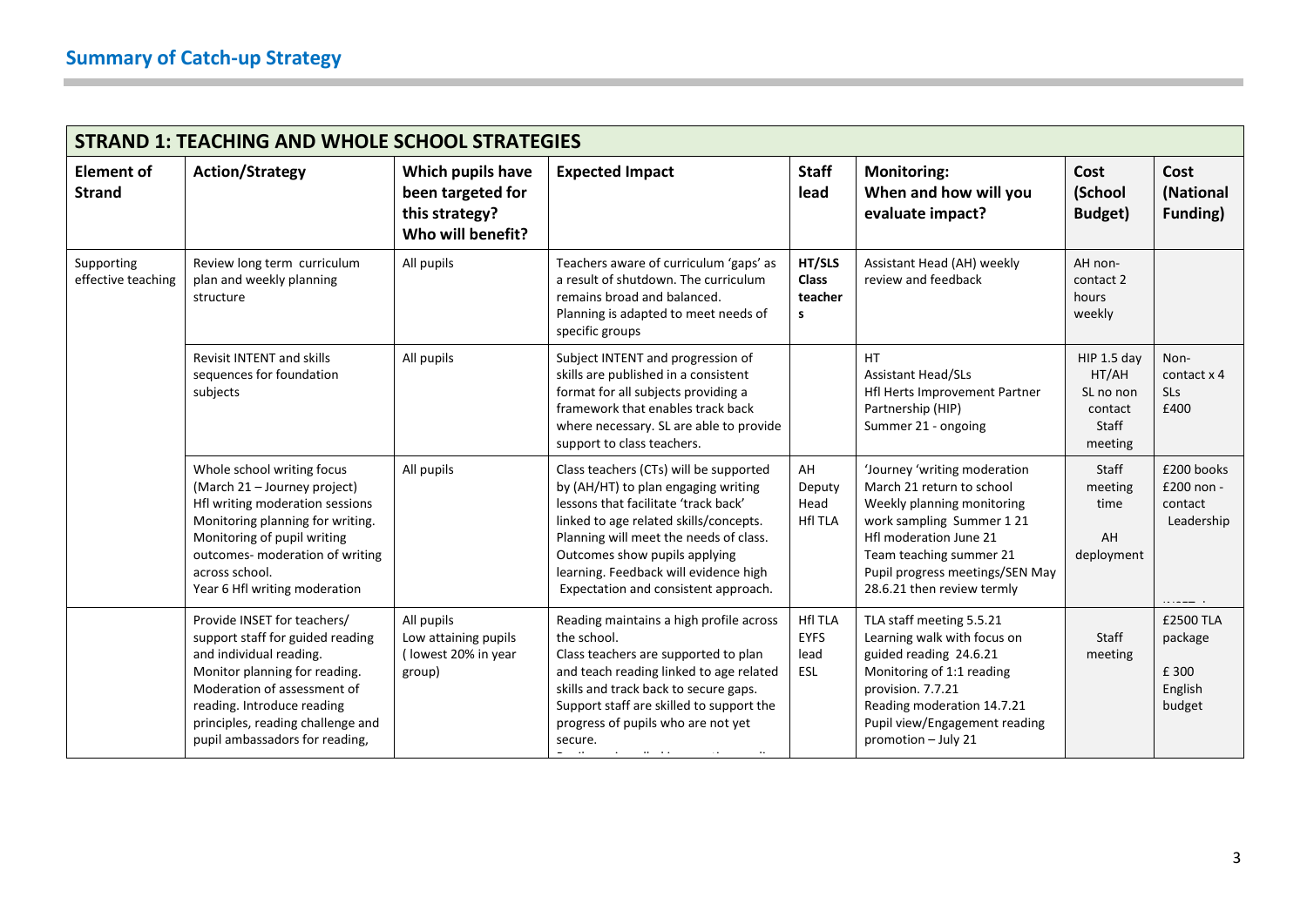|                                         | Provide phonics training for<br>teachers and support staff                                                                                                      | Key stage 1 pupils<br>Low 20% readers across<br>school | All teachers are aware of progression in<br>phonics and support staff are skilled to<br>deliver support programmes.<br>Secure phonic skills support accurate<br>spelling.<br>Phonics link to reading books to<br>provide rehearsal of phonics skills. | <b>EYFS</b><br>lead<br><b>SENCO</b>                   | EYFS support staff training June<br>21<br>SENCO observation of phonics<br>intervention summer term<br>Almost all pupils are successful in<br>phonics screening. | Non-<br>contact<br>leadership                     | <b>SENCO</b><br>Noncontact<br>£500<br>EYFS non -<br>contact                           |
|-----------------------------------------|-----------------------------------------------------------------------------------------------------------------------------------------------------------------|--------------------------------------------------------|-------------------------------------------------------------------------------------------------------------------------------------------------------------------------------------------------------------------------------------------------------|-------------------------------------------------------|-----------------------------------------------------------------------------------------------------------------------------------------------------------------|---------------------------------------------------|---------------------------------------------------------------------------------------|
| Supporting<br>effective teaching        | Reactivate/revisit maths learning<br>(HFL fluency materials)s 3 x<br>weekly 10 mins maths fluency<br>lessons<br>Use of Hfl diagnostics to support<br>assessment | All pupils                                             | There are many opportunities for<br>children to revisit prior maths learning<br>to reactivate skills and apply skills.<br>Children have many opportunities to<br>articulate their understanding of<br>learning.                                       | Hfl<br>maths<br><b>TLA</b><br><b>MSL</b><br><b>HT</b> | Hfl TLA/MSL learning walk to<br>observe fluency lessons 5.5.21<br>Hfl TLA teach teaching<br>TLA staff meeting 16.6.21<br>Pupil progress mtgns May 21/July<br>21 | Staff mtng<br>SLT/class<br>teacher<br>non-contact | £650 maths<br>consultancy<br>£200 SL<br>noncontact<br>6 x half day<br>teacher<br>£600 |
|                                         | Hfl Back on Track' Summer<br>Succes's maths materials/INSET                                                                                                     | All pupils                                             | INSET supports teacher planning to<br>identify and close gaps in maths                                                                                                                                                                                | Hfl<br><b>INSET</b>                                   | Planning monitoring (AH)<br>Maths INSET May/June 21                                                                                                             | Team<br>teaching                                  | £250<br>resources                                                                     |
|                                         | Introduce RUCSAC approach to<br>problem solving                                                                                                                 | All pupils<br>HPA pupils                               | Children use RUCSAC approach to<br>problem solving                                                                                                                                                                                                    | All<br>teachers                                       | Autumn 1MSL/Maths TLA                                                                                                                                           | Staff<br>meeting                                  | As TLA<br>package                                                                     |
| <b>Cost - Sub-totals</b>                |                                                                                                                                                                 |                                                        |                                                                                                                                                                                                                                                       |                                                       |                                                                                                                                                                 |                                                   | 5800                                                                                  |
| <b>Total budgeted cost for Strand 1</b> |                                                                                                                                                                 |                                                        |                                                                                                                                                                                                                                                       |                                                       | 5800                                                                                                                                                            |                                                   |                                                                                       |

| <b>STRAND 2: TARGETED SUPPORT</b>                     |                                                                                                                                                                                                                |                                                                                            |                                                                                                                                                                                                                                     |                                   |                                                                                                                                                                                                                    |                                                                                         |                                                                                 |
|-------------------------------------------------------|----------------------------------------------------------------------------------------------------------------------------------------------------------------------------------------------------------------|--------------------------------------------------------------------------------------------|-------------------------------------------------------------------------------------------------------------------------------------------------------------------------------------------------------------------------------------|-----------------------------------|--------------------------------------------------------------------------------------------------------------------------------------------------------------------------------------------------------------------|-----------------------------------------------------------------------------------------|---------------------------------------------------------------------------------|
| <b>Element of</b><br><b>Strand</b>                    | <b>Action/Strategy</b>                                                                                                                                                                                         | Which pupils have<br>been targeted for<br>this strategy?<br>Who will benefit?              | <b>Expected Impact</b>                                                                                                                                                                                                              | <b>Staff</b><br>lead              | <b>Monitoring:</b><br>When and how will you<br>evaluate impact?                                                                                                                                                    | Cost<br>(School<br>Budget)                                                              | Cost<br>(National<br>Funding)                                                   |
| Small group/1-1<br>interventions during<br>school day | Targeted interventions - small<br>group/1-1 delivered by<br>trained staff.<br>Training for support staff<br>delivered by SENCO/AH/AAH<br>weekly mtng SENCO/support<br>staff/rolling programme of<br>monitoring | Children across the<br>school identified as<br>needing support in<br>English and/or Maths. | A combination of quality first teaching<br>with additional small group/1:1 catch<br>up will increase educational outcomes<br>significantly.<br>Support staff are trained to deliver high<br>quality support.<br>Attachment training | Class<br>teachers<br><b>SENCO</b> | Work in class/books to show<br>application<br>Pupil progress meetings<br>Learning walks/observations<br>Tracking of interventions using<br>Provision Map<br>Observation of support staff<br>delivery<br>Pupil view | SENCO x 3<br>days weekly<br>AH/AAH<br>leadership<br>Support<br>staff salary<br>Summer 1 | TA non-<br>contact and<br>leadership<br>time for<br>school<br>based<br>training |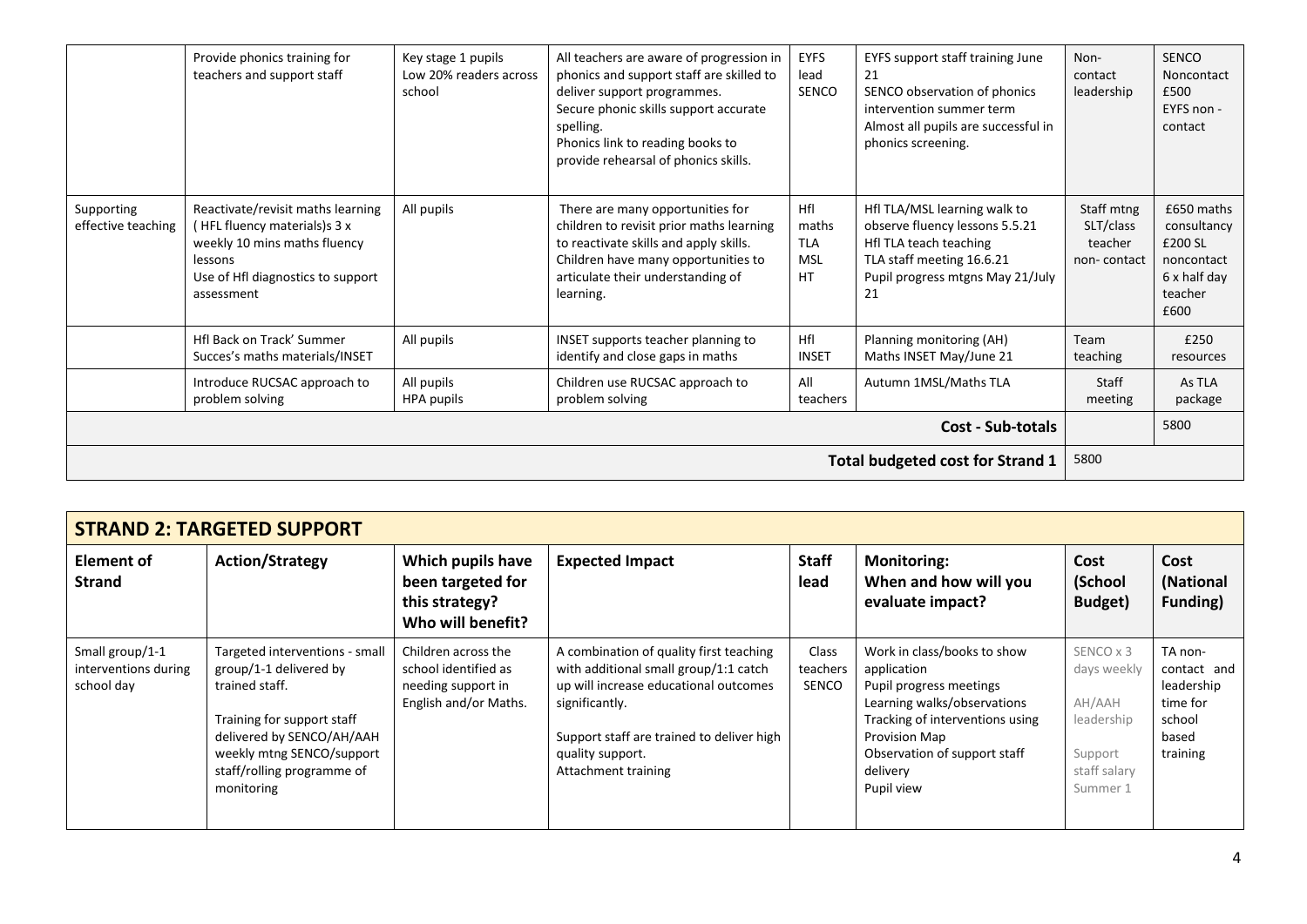| Designated<br>Disadvantaged<br>teacher lead<br>(Link to Pupil<br>premium plan) | Deployment to support<br>children across the school<br>through team teaching, small<br>group work.<br>Development of high quality<br>teaching<br>Structured conversation | Children identified as<br>needing support in<br>English and/or Maths.                            |                                                                                                                      |                             | Work in class/books to show<br>application<br>Pupil progress meetings<br>Learning walks/observations<br>Tracking of interventions using<br>Provision Map<br>Engagement with parents<br>Attendance | Assistant<br>Head salary<br>Autumn/<br>Spring21/22 | salary                                                 |
|--------------------------------------------------------------------------------|--------------------------------------------------------------------------------------------------------------------------------------------------------------------------|--------------------------------------------------------------------------------------------------|----------------------------------------------------------------------------------------------------------------------|-----------------------------|---------------------------------------------------------------------------------------------------------------------------------------------------------------------------------------------------|----------------------------------------------------|--------------------------------------------------------|
| 1:1/small group<br>tutoring                                                    | National tutoring programme<br>to provide specific<br>intervention including<br>discounted payment of tutors                                                             | Targeted pupils from<br>across the school - HPA<br>children targeted to<br>achieve greater depth | Children will have targeted support in<br>school time to enable gaps in learning<br>to close and progress to be made | Tutor<br>Class<br>teacher   | Tutoring plan<br>Work/participation in books to<br>show application                                                                                                                               |                                                    | £755                                                   |
| Transition<br>preparation                                                      | Year 6 KS2/3 transition<br>programme.<br>Programme of<br>resilience/growth mindset<br>lessons/assembly focus                                                             | All year 6 pupils                                                                                | <b>Transition booklets</b><br>RHE curriculum                                                                         | HT<br>AH<br>Yr 6<br>teacher |                                                                                                                                                                                                   |                                                    | Year 6<br>teacher<br>supply £200<br>Leadership<br>time |
|                                                                                |                                                                                                                                                                          |                                                                                                  |                                                                                                                      |                             | <b>Cost - Sub-totals</b>                                                                                                                                                                          |                                                    |                                                        |
| <b>Total budgeted cost for Strand 2</b>                                        |                                                                                                                                                                          |                                                                                                  |                                                                                                                      |                             |                                                                                                                                                                                                   | £755                                               |                                                        |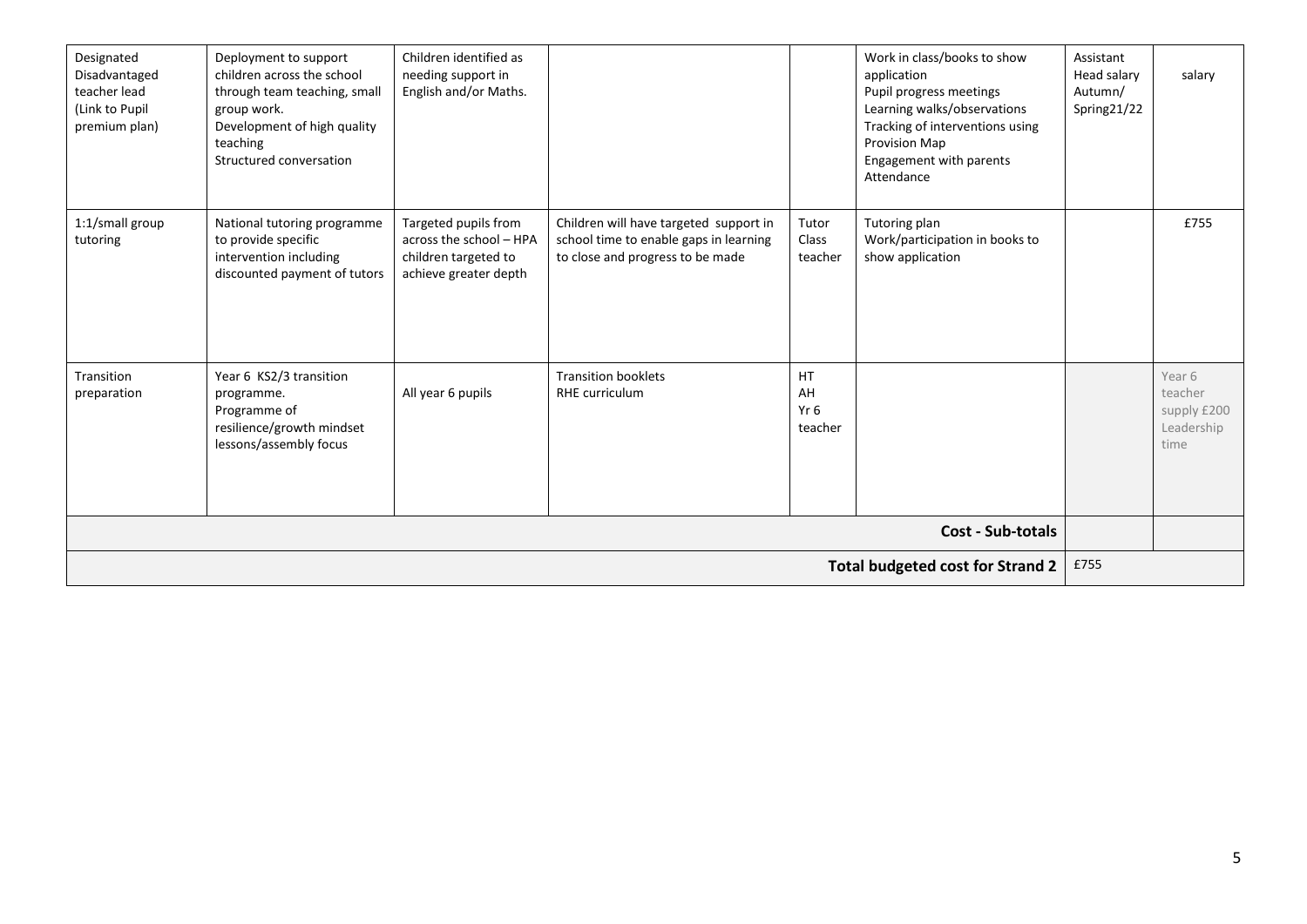| <b>STRAND 3: WIDER STRATEGIES</b>                                         |                                                                                                                                                 |                                                                                                           |                                                                                                                                                                                         |                                             |                                                                                                                                                                  |                                                   |                                      |
|---------------------------------------------------------------------------|-------------------------------------------------------------------------------------------------------------------------------------------------|-----------------------------------------------------------------------------------------------------------|-----------------------------------------------------------------------------------------------------------------------------------------------------------------------------------------|---------------------------------------------|------------------------------------------------------------------------------------------------------------------------------------------------------------------|---------------------------------------------------|--------------------------------------|
| <b>Element of</b><br><b>Strand</b>                                        | <b>Action/Strategy</b>                                                                                                                          | Which pupils have<br>been targeted for<br>this strategy? Who<br>will benefit?                             | <b>Expected Impact</b>                                                                                                                                                                  | <b>Staff</b><br>lead                        | <b>Monitoring:</b><br>When and how will you evaluate<br>impact?                                                                                                  | Cost<br>(School<br>Budget)                        | Cost<br>(National<br><b>Funding)</b> |
| Access to<br>technology                                                   | Purchase of IPADs                                                                                                                               | <b>EYFS</b><br>Focus on Year 4 for<br>tables                                                              | Targeted use of APs for EYFS and<br>times tables will support progress                                                                                                                  | AH/<br><b>EYFS</b><br>Year 4<br>teach<br>er | Pupil progress meetings termly<br>Scores in testing<br>Engagement levels                                                                                         | £2400<br>Technician<br>time                       | £2400                                |
| Protective<br>behaviours training                                         | 1 x support staff training and<br>programme for targeted<br>pupils                                                                              |                                                                                                           |                                                                                                                                                                                         |                                             | SENCO/AAH - pupil progress meetings<br>CPOMs/provision maps                                                                                                      |                                                   | £250<br>training                     |
| Fixed/growth mind<br>set INSET and<br>formative<br>assessment<br>strategy | All staff to revisit training.<br>Pupil assembly                                                                                                | All children                                                                                              | All staff understand concept and use<br>associated vocabulary when working<br>with children.<br>Children are refreshed of concept<br>and this supports their approach to<br>learning    | HJ<br>EF                                    | Learning behaviour baseline and reviews<br>Pupil view<br>Engagement levels<br>Teacher view<br>Parent view<br>Pupil well- being group                             | Staff<br>meeting                                  |                                      |
| <b>Support for Parents</b>                                                | Knowledge Organsiers<br>Specific information provided<br>for year 6 parents on<br>transition<br>Similar meetings planned for<br>all year groups | All parents<br>Year 6 parents                                                                             | Parents to be able to assist and<br>facilitate better at home with key<br>knowledge of how assessments will<br>work and what is expected of the<br>children.                            |                                             | Parents to be informed of learning focus in<br>all year groups half termly<br>The large majority of year 6 parents attend<br><b>TEAMs</b> mtng                   | PPA<br><b>INSET day</b>                           |                                      |
| Attendance -<br><b>Support for Parents</b>                                | <b>Exceptionally high</b><br>importance placed on<br>tracking, monitoring and<br>taking actions where<br>concerns in attendance arise.          | Persist absentees<br>Children who typically<br>have attendance<br>which is below the<br>national average. | Children who are attending are<br>children who are being taught and<br>not missing further learning.<br>High attendance will ensure access to<br>all lessons and interventions planned. | RM                                          | Weekly tracking of attendance.<br>Rolling programme of meetings to review<br>(RA) AH and class teacher<br>Continue with systems and process already<br>in place. | Half hour<br>x <sub>4</sub><br>weekly<br>meetings |                                      |
|                                                                           |                                                                                                                                                 |                                                                                                           |                                                                                                                                                                                         |                                             | <b>Cost - Sub-totals</b>                                                                                                                                         |                                                   | 2650                                 |
| <b>Total budgeted cost for Strand 3</b>                                   |                                                                                                                                                 |                                                                                                           |                                                                                                                                                                                         |                                             |                                                                                                                                                                  |                                                   |                                      |

**Financial Summary**

| $\epsilon$ Sub-total for all strands $\mathbb F$<br>Cumulative | 9205 |  |
|----------------------------------------------------------------|------|--|
|                                                                |      |  |